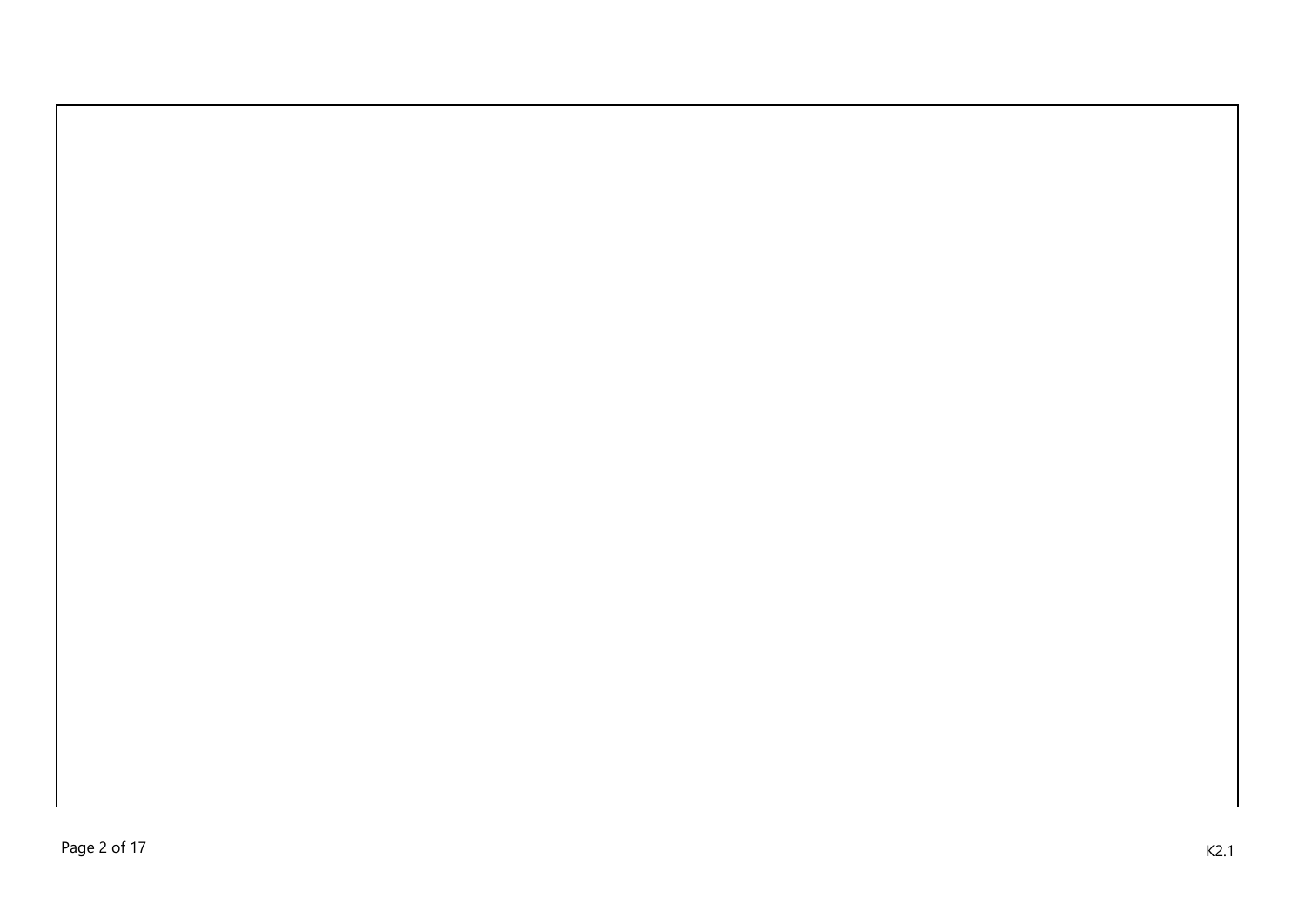| #            | Island                 | House Name      | Name                  | Sex       | National ID | ، ه ، ره<br>د ، برگ             | ىئرىتر                                |
|--------------|------------------------|-----------------|-----------------------|-----------|-------------|---------------------------------|---------------------------------------|
|              | ADh. Hangnaameedhoo    |                 |                       |           |             |                                 |                                       |
|              | ADh.<br>Hangnaameedhoo | Poolmaage       | Ahmed Hassaan         | ${\sf M}$ | A281823     | دد ه پر پر<br>تر مرد بر         | رەرد رەشىر                            |
|              | HA. Hoarafushi         |                 |                       |           |             |                                 |                                       |
| 2            | HA. Hoarafushi         | Jazeemaa        | Hussain Irufan        | ${\sf M}$ | A259432     | تع ی پر                         | برسكريش ويرؤش                         |
| HDh. Finey   |                        |                 |                       |           |             |                                 |                                       |
| 3            | HDh. Finey             | Dhiggaamaage    | Sheereen Rasheed      | F         | A220713     | ه ۵ پو د<br>تو <i>۸ پ</i>       | الشومريكر - مركبوتر<br>- تائي         |
|              | HDh. Nolhivaranfaru    |                 |                       |           |             |                                 |                                       |
| 4            | HDh. Nolhivaranfaru    | Orchid Villa    | Mohamed Shahid        | M         | A227340     | پر یا <sub>عرف</sub> قه         | ورەر دېمبر د                          |
|              | Lh. Kurendhoo          |                 |                       |           |             |                                 |                                       |
| 5            | Lh. Kurendhoo          | Ever Blue       | Mohamed Sofwan        | ${\sf M}$ | A138908     | ג גם זק<br>ג'ק זקס <del>ק</del> | ورەرد رەپەە<br><i>جەمەدىر سۆۋ</i> ىر  |
| M. Mulah     |                        |                 |                       |           |             |                                 |                                       |
| 6            | M. Mulah               | Beach House     | Ali Mohamed           | ${\sf M}$ | A275443     | ھەمجەر مەھ                      | أتمني وبره برد                        |
|              | M. Naalaafushi         |                 |                       |           |             |                                 |                                       |
|              | M. Naalaafushi         | Fehivilaage     | Mariyam Nuhaa         | F         | A221855     | ۇر <sub>ىرىم</sub> ۇ ئ          | سرجر<br>ر ه ر ه<br><del>ر</del> بربرگ |
|              | M. Raiymandhoo         |                 |                       |           |             |                                 |                                       |
| 8            | M. Raiymandhoo         | Hithahfinivaage | Aminath Zahura        | F         | A271336     | رۇشۇر بىرقە ئ                   | أوجه يتمرح                            |
| M. Veyvah    |                        |                 |                       |           |             |                                 |                                       |
| $\vert$ 9    | M. Veyvah              | Anbugasdhoshuge | Razeena Hassan        | F         | A216942     | ر<br>پرسرچي کشور دی             | ىكىپەش كەسكەش                         |
| $ 10\rangle$ | M. Veyvah              | Asrumaage       | Ahmed Haleem          | M         | A072689     | ر ۵ ۶ ۶ ۶<br>ه سومرو ی          | دەر ج كەردۇ                           |
| 11           | M. Veyvah              | Asrumaage       | Ibrahim Haleem        | M         | A082177     | ر ۱۵ وی د<br>هرسونوری           | رە ئرىرو كېرو                         |
| 12           | M. Veyvah              | Asrumaage       | Fathmath Haleem       | F         | A147703     | ر ۵ ۶ ۶ ۶<br>۵ سومرو د          | تزودة بمود                            |
| 13           | M. Veyvah              | Asrumaage       | Abdul Rasheed Ibrahim | ${\sf M}$ | A217384     | ر ۵ ۶ ۶ ۹<br>۵ ۶ ۶ ۶ ۶ ۶        | גם כם הצייני הסיקיק                   |
| 14           | M. Veyvah              | Asrumaage       | Sanfa Mohamed         | F         | A217385     | ر ہ و دی<br>ه سومرو د           | شەھ دىرەرد                            |
| 15           | M. Veyvah              | Asrumaage       | Aishath Haleem        | F         | A217386     | ر ۵ ۶ ۶ ۶<br>۵ سومرو د          | مەر شەق بەرد                          |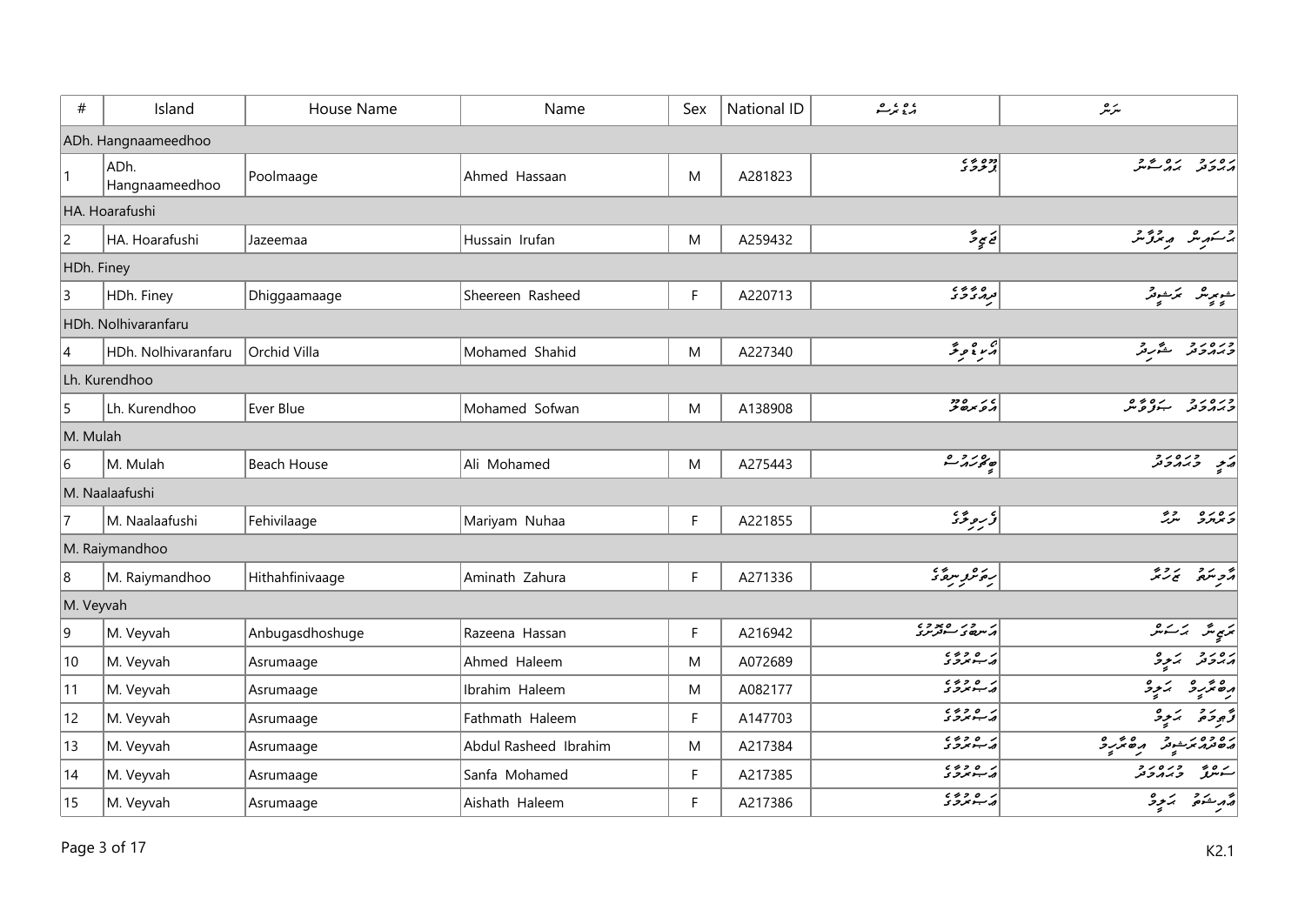| 16 | M. Veyvah | <b>Blue Wait</b> | Aishath Faiha Faisal    | F         | A217373 | ە ددى.<br>ھىرو بەھ                                | وكرمشي وكربة وكرجنى                   |
|----|-----------|------------------|-------------------------|-----------|---------|---------------------------------------------------|---------------------------------------|
| 17 | M. Veyvah | <b>Blue Wave</b> | Mohamed Rasheed         | ${\sf M}$ | A217076 | ه دور، ه<br>ن موړو                                | وره د و هم مرکب د حم                  |
| 18 | M. Veyvah | <b>Blue Wave</b> | Rifaau Mohamed          | M         | A217082 | ه دور، ه<br>ن موړو                                | برود وره دو                           |
| 19 | M. Veyvah | <b>Blue Wave</b> | Abida Munzir            | F         | A222742 | ه ددن ه<br>ن مود و                                | ړٌونَر د عربي                         |
| 20 | M. Veyvah | Bokarumaage      | Sharumeela Abdul Kareem | F         | A217495 | پر ر د » ،<br><i>ه ۷ برد د</i>                    | شريري رەدەرىر                         |
| 21 | M. Veyvah | Bokarumaage      | Aishath Shuhaila        | F         | A217496 | پر ر د د ،<br><i>ه ما بر 5 د</i>                  | ۇرىشقۇ ھەرىرى                         |
| 22 | M. Veyvah | Bokarumaage      | Shuaib Abdul Azeez      | ${\sf M}$ | A217497 | پر ر د » ،<br><i>ه ۷ برو ی</i>                    |                                       |
| 23 | M. Veyvah | Bulbulaage       | Mohamed Shareef         | ${\sf M}$ | A217202 | و ه و و »<br><b>ن</b> ه موگور                     | ورەر دېم شەرى                         |
| 24 | M. Veyvah | Bulbulaage       | Zulaikha Ishaq          | F         | A217204 | د ه د د »<br>صوصور                                | كمحركر مسترجمة                        |
| 25 | M. Veyvah | Bulbulaage       | Fathimath Suada         | F         | A217214 | د ه د د »<br>صوصور                                | قرموحر ومحتمد                         |
| 26 | M. Veyvah | Bulbulaage       | Sudha Mohamed           | F         | A217217 | وه و د »<br><b>ن</b> ه <del>و</del> ن و د         | رويو وره رو                           |
| 27 | M. Veyvah | Bulbulaage       | Najdha Mohamed          | F         | A217218 | و ه و و »<br><b>ت</b> ه نومو د                    | ر و په وره ر و<br>سرچ تر کا د برگرفتر |
| 28 | M. Veyvah | Bulbulaage       | Ibrahim Sammah Mohamed  | ${\sf M}$ | A261374 | و ه و و »<br><b>ت</b> ه نومو د                    |                                       |
| 29 | M. Veyvah | Carnationmaage   | Ibrahim Ziyad           | M         | A051994 | ر میں بھی دیا ہے<br>مائیں بھی بھی توجہ ی          | مەھەر بەھ<br>مەھەر بەھ                |
| 30 | M. Veyvah | Carnationmaage   | Hussain Shujau          | M         | A122064 | رسى ئەسىرى ئەسىرى<br>مەسرىت ئىس                   | جر شکهر شر شده می ها                  |
| 31 | M. Veyvah | Carnationmaage   | Fathimath Mohamed       | F         | A216871 | رم پر پر مارچ دي.<br>مرکز پر سرچ ي                | و ده دره در                           |
| 32 | M. Veyvah | Carnationmaage   | Amira Ahmed             | F         | A216873 | ر میں سر سر دی دی دی تھی۔<br>ماہ سر سر سر سر شر ت | ړو پر دروند                           |
| 33 | M. Veyvah | Carnationmaage   | Nasreena Ahmed          | F         | A216882 | ر<br>ما بىرىتزىشە مىرى <i>چ</i> ي                 | ىكرىشمېرىنگە كەبرىرى ئىر              |
| 34 | M. Veyvah | Carnationmaage   | Aminath Nasra           | F         | A219191 | ر سر پیوید و ه پر و<br>مرس                        | أأرمر مردونه                          |
| 35 | M. Veyvah | Chaadhaneege     | Abdulla Faisal          | M         | A058651 | ئۇ ئەرسىي<br>ئ                                    | مَصْحَدَاللَّهُ وَمُسْتَوَ            |
| 36 | M. Veyvah | Chaadhaneege     | Mohamed Faizan          | ${\sf M}$ | A217372 | ۇ ئەسرىي<br>ئى                                    | ورەرو تەرىئىر                         |
| 37 | M. Veyvah | Corner           | Mohamed Waheed          | ${\sf M}$ | A081287 | ہ<br>مذہبیہ                                       | ورەر دىر                              |
| 38 | M. Veyvah | Corner           | Aishath Saeeda          | F         | A217758 | ہ<br>مذمتر پر                                     | مەر شەم كەر تىگر                      |
| 39 | M. Veyvah | Corner           | Sharoona Mohamed        | F         | A217761 | ہ<br>مذہبیہ                                       | ر دور وره رو<br>شهرس وبردونر          |
| 40 | M. Veyvah | Corner           | Sithuna Mohamed         | F         | A217762 | ہ<br>مذہبیہ                                       | سوه وره رو                            |
| 41 | M. Veyvah | Corner           | Saniyya Mohamed         | F         | A217763 | ہ<br>مذہبیہ                                       | سكسماء وره دو                         |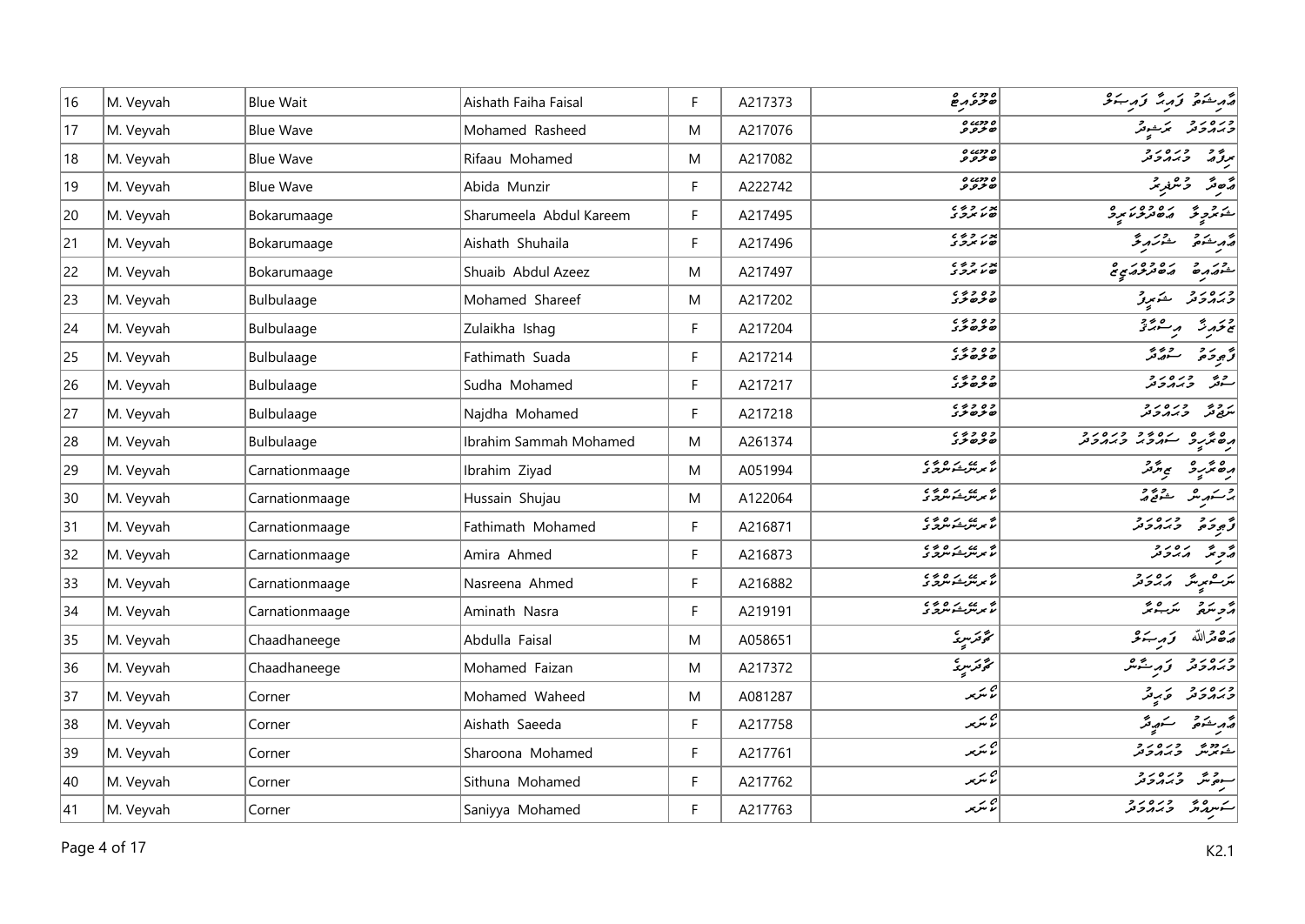|    |           |               |                       |           |         | لأمتزبر                            |                                            |
|----|-----------|---------------|-----------------------|-----------|---------|------------------------------------|--------------------------------------------|
| 42 | M. Veyvah | Corner        | Yasir Mohamed         | ${\sf M}$ | A217765 |                                    | ה היו במחבת                                |
| 43 | M. Veyvah | Daisy Villa   | Mohamed Firusan       | M         | A077053 | ۽ سمج حرقته                        | ورەرو پەرشىر                               |
| 44 | M. Veyvah | Daisy Villa   | Nashidha Abdul Raheem | F         | A150221 | ۽ سمج عرقر                         | شور ده ده دره<br>سرشور مان در مرد          |
| 45 | M. Veyvah | Daisy Villa   | Ahmed Sameer          | M         | A217266 | ن <sup>ه</sup> سمج حرقحه           | أرەرو سەچە                                 |
| 46 | M. Veyvah | Daisy Villa   | Waheeda Hussain       | F         | A217269 | اءُ <sub>مج</sub> ومگر             | ۇربۇ ئەسكىرىگ                              |
| 47 | M. Veyvah | Daisy Villa   | Hassan Ihusan         | M         | A217271 | اءُ <sub>مح</sub> وموگ             | برسكش ماير شكس                             |
| 48 | M. Veyvah | Daisy Villa   | Mariyam Sana Ahmed    | F         | A403477 | ۽ سمج عرقر                         | رەرە كەنگەرەر د                            |
| 49 | M. Veyvah | Dhilbahaaruge | Aminath Riza          | F         | A041835 | و د بر و د<br>ترنز <i>ه ر</i> برد  | أأرمز المحمد المرسنة                       |
| 50 | M. Veyvah | Dorency Villa | Mohamed Saeed         | ${\sf M}$ | A113248 | م محمد شعور محمد<br>محمد المحمد    | ورەرو كەر                                  |
| 51 | M. Veyvah | Dorency Villa | Nahida Mohamed        | F         | A217524 | م محمد سوځه<br>مخينې               | أشرير وره دو                               |
| 52 | M. Veyvah | Dorency Villa | Aishath Nahuza        | F         | A217533 | م بر مر بر<br>د کرمر بر د کر       | أقرم شدة مسترجح                            |
| 53 | M. Veyvah | Dorency Villa | Ahmed Naayif          | M         | A217535 | م<br>كې ئۇيىتر سومۇ                | برەر ئەرى                                  |
| 54 | M. Veyvah | Fazaa         | Sara Yoosuf           | F         | A023419 | ترتج                               | شۇ ھەسىسى                                  |
| 55 | M. Veyvah | Fazaa         | Niyaz Ahmed           | ${\sf M}$ | A216881 | ترتج                               | ייטלים ההכנק                               |
| 56 | M. Veyvah | Fazaa         | Ahmed Husham          | ${\sf M}$ | A216910 | ترتج                               | رەر دېگو                                   |
| 57 | M. Veyvah | Fazaa         | Sama Niyaz            | F         | A216912 | ترتج                               | سَدَّةَ سِرْدَجَ                           |
| 58 | M. Veyvah | Fehivina      | Abdulla Naseer        | M         | A024031 | ۇروپر                              | برة قرالله تترجيحه                         |
| 59 | M. Veyvah | Fehivina      | Aminath Waheedha      | F         | A120897 | ۇروپر                              | أأدوسكم وأرقد                              |
| 60 | M. Veyvah | Fehivina      | Fathimath Sadiya      | F         | A216947 | ۇرەبىر                             | سەٌ تەرەر<br>ۇ بور د                       |
| 61 | M. Veyvah | Fehivina      | Mohamed Haabeel       | ${\sf M}$ | A216956 | ا در مریتر<br>مس <u>رم</u>         | ورەر دىھ                                   |
| 62 | M. Veyvah | Fehivina      | Ahmed Naseer          | ${\sf M}$ | A216957 | ۇروپىر                             | پره د د سرب پر                             |
| 63 | M. Veyvah | Fehivina      | Saanihaa Abdulla      | F         | A216959 | ۇروپىر                             | تحسرته وكافقرالله                          |
| 64 | M. Veyvah | Feyrumaage    | Waseema Abdul Samad   | F         | A036760 | په وي  په<br>  تو مرو  ۍ           | ى سوڭ ھەقىرە بەر دى<br>ئىسمى ھەقىرە سىملىر |
| 65 | M. Veyvah | Feyrumaage    | Ibrahim Hussain       | ${\sf M}$ | A066345 | ، د و و د<br>تو مرتز د             | رەئزىر ئەسكىر                              |
| 66 | M. Veyvah | Feyrumaage    | Mohamed Naeem         | M         | A130550 | پے ح ی ی<br>  تو سرتر <sub>ک</sub> | - - - - - - - مهدم<br>- - - - مهدم         |
| 67 | M. Veyvah | Finihiyaage   | Ahmed Waheed          | ${\sf M}$ | A081255 | او سربر دی<br><u>مرب</u> ر دی      | رەر ئەر                                    |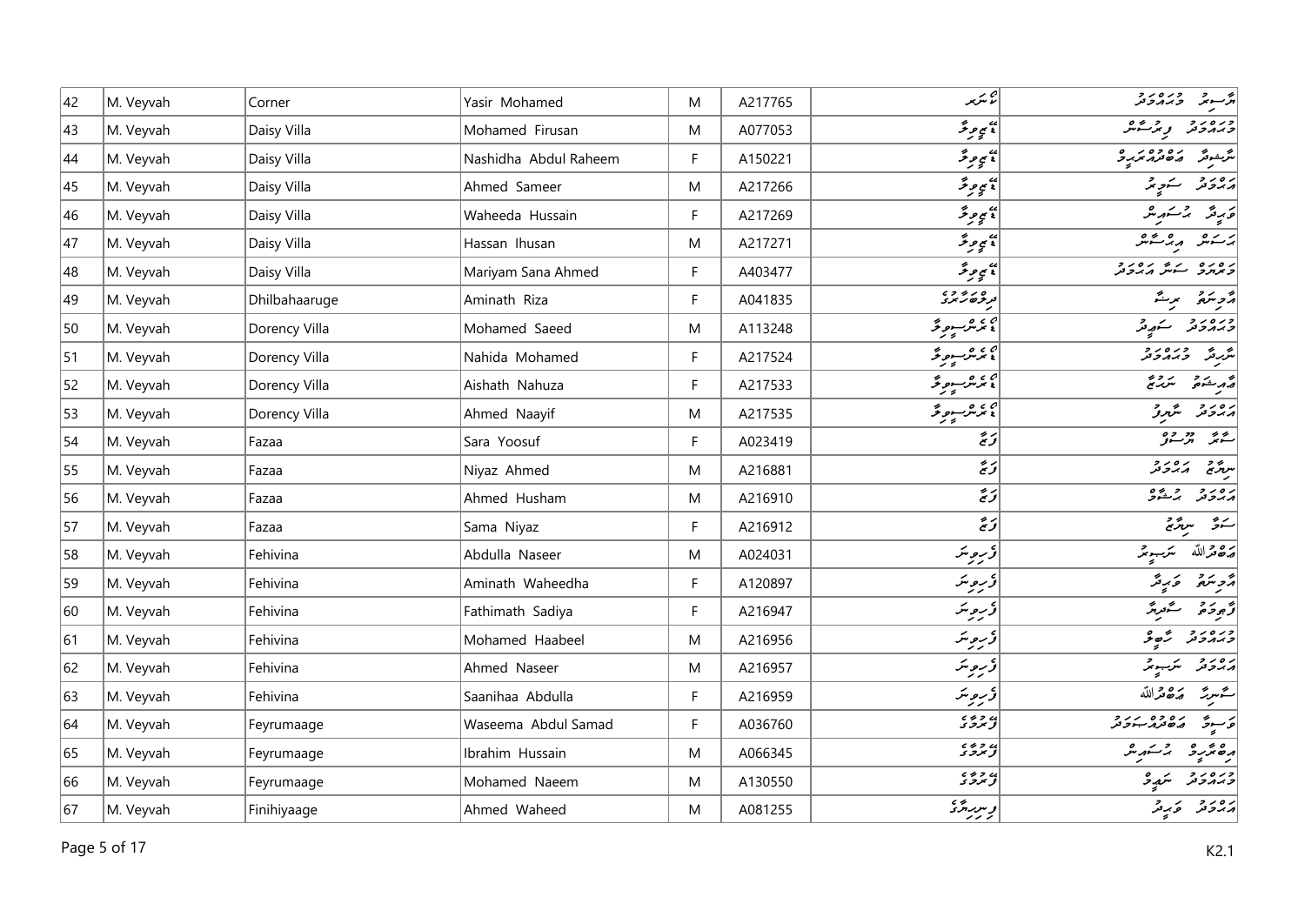| 68 | M. Veyvah | Finihiyaage        | Mamdhooh Waheed        | M           | A113135 | و سربر پرې<br>مرمر                            | ر ه دوه<br>د و تور<br>ءَ برقر                        |
|----|-----------|--------------------|------------------------|-------------|---------|-----------------------------------------------|------------------------------------------------------|
| 69 | M. Veyvah | Finihiyaage        | Thahumeena             | F           | A122204 | و سربر پر د<br>تر سربر پر                     | ىر ج <sub>ە جە</sub> ئىگە                            |
| 70 | M. Veyvah | Finihiyaage        | Mareena Hassan         | $\mathsf F$ | A124671 | و سربر پر د<br>تر سربر پر                     | ۇ برىگە ئەسكىل                                       |
| 71 | M. Veyvah | Finihiyaage        | Maryam Yumna           | E           | A159285 | و سربر پژی<br>تر بر برگ                       | ر ه ر ه<br><del>ر</del> بربر ژ<br>يرو پر             |
| 72 | M. Veyvah | Finihiyaage        | Hamdhoon Mohamed       | M           | A217232 | و سربر پژی<br>تر بر برگ                       | و ره ر و<br><i>د ب</i> رگرمر<br>ر ە دور<br>بر د تر س |
| 73 | M. Veyvah | Gasdhoshuge        | Abdul Wahhab Moosa     | M           | A064409 | ر حدو ،<br>ئەسەتىرىرى                         | ر ه و ه ر ه د ه<br>پره تر تر و بر ر                  |
| 74 | M. Veyvah | Gasdhoshuge        | Aishath Ibrahim        | F           | A217768 | ر ره پر و ،<br>کاسسور رو                      | ړه شوه مې ده.                                        |
| 75 | M. Veyvah | Golden Flower      | Rasheeda Ahmed         | $\mathsf F$ | A216877 | ە ە رە ھەر<br>ئىمى ئىمى ئومۇمىر               | بمرجوش كالمروار                                      |
| 76 | M. Veyvah | Golden Flower      | Hassan Zareer          | M           | A217431 | ە ە رە ھەر<br>ئىمى ئىمى ئوقرى                 | ىرىمىش ئىمرىم                                        |
| 77 | M. Veyvah | Golden Flower      | Ibrahim Jazlaan Hassan | M           | A217492 | ە ە رە ھەر<br>ئىمى ئىمى ئوقرى                 | رەنزىرە يەنزىر بەسىر                                 |
| 78 | M. Veyvah | Guleynooranmaage   | Ahmed Rasheed          | M           | A231983 | وړ، دور ه په ،<br>د نوسرپوسرچ د               | رەرە بەيدۇ.                                          |
| 79 | M. Veyvah | Gultharujamaage    | Ibrahim Siyam          | M           | A122519 | و ه ر و ر پر د<br>د <del>ن</del> ره برای تر د | ە ھەترىر <sup>ى</sup><br>بر ھەترىرى<br>سىدۇ          |
| 80 | M. Veyvah | Gultharujamaage    | Abdulla Samiu          | M           | A153725 | و ه ر و ر د »<br>د <del>ن</del> ره برای تر د  | ەھەراللە<br>ستزور                                    |
| 81 | M. Veyvah | Gultharujamaage    | Fathimath Rasheeda     | F           | A217537 | و ه ر و ر د »<br>د نژه برق ژ د                | تزجوخا متمشيقر                                       |
| 82 | M. Veyvah | Gultharujamaage    | Hussain Saleem         | M           | A217539 | و ہ ر و ر پر پر<br>تح <b>رمی تر</b> ی         | چرىكى سكوچ                                           |
| 83 | M. Veyvah | Gultharujamaage    | Shamila Hussain        | F           | A217753 | و ه ر و ر د »<br>د <del>ن</del> ره برای تر د  | شۇرۇ رقىم بىر                                        |
| 84 | M. Veyvah | Gultharujamaage    | Ali Shafiu             | M           | A217754 | و ه ر و ر د »<br>د <del>ن</del> ره برای تر د  | أرشم المشتورة                                        |
| 85 | M. Veyvah | Hirudhugasdhoshuge | Abdul Azeez Ismail     | M           | A216997 | و و د ر ه پر و ء<br>ر بوتوی سوتوری            | גם כפג<br>גם נקבדה מ<br>ەرسەۋەپەي                    |
| 86 | M. Veyvah | Hirudhugasdhoshuge | Shafeega Ismail        | F           | A216998 | و و ر مه و د و<br>ر بوتوی سوتوسری             | ەرسىۋەپەيجە<br>ڪو <i>و</i> گر                        |
| 87 | M. Veyvah | Hirudhugasdhoshuge | Abdulla Khaleel        | M           | A217000 | و و ر مه و و د<br>ر بوتوی سوتوری              | برە تراللە<br>زًووٌ                                  |
| 88 | M. Veyvah | Hiyaa              | Mohamed Zaeem          | M           | A113257 | رپڙ                                           | כנסנב בקב                                            |
| 89 | M. Veyvah | Hudhuveli          | Nadeem Abdul Majeed    | M           | A217207 | و و ،<br>رتو <sub>ح</sub> و بو                | ىكرىپە ھەھەر ئەر ئىتى ئىل                            |
| 90 | M. Veyvah | Hudhuveli          | Aminath Majuda         | F           | A222810 | و و ،<br>رترو و                               | و سرد دور                                            |
| 91 | M. Veyvah | Husnuheenaage      | Ismail Saeed           | M           | A217760 | <sup>ر</sup> سەمئرىيەتكە                      | ر شۇر ئەر ئىسكىر                                     |
| 92 | M. Veyvah | Iramaage           | Ibrahim Luthfee        | M           | A053435 | ر بر بر بر<br>در بور <del>گ</del> ر           | ە ھەترىر <sup>ە</sup><br>ترجمي                       |
| 93 | M. Veyvah | Janbumaage         | Abdul Latheef Moosa    | M           | A217499 | ر ه د و »<br>تع سرحه تر د                     | حر مشر<br>ر ه و ه د په ه<br>ماه هم مرکز چوکړ         |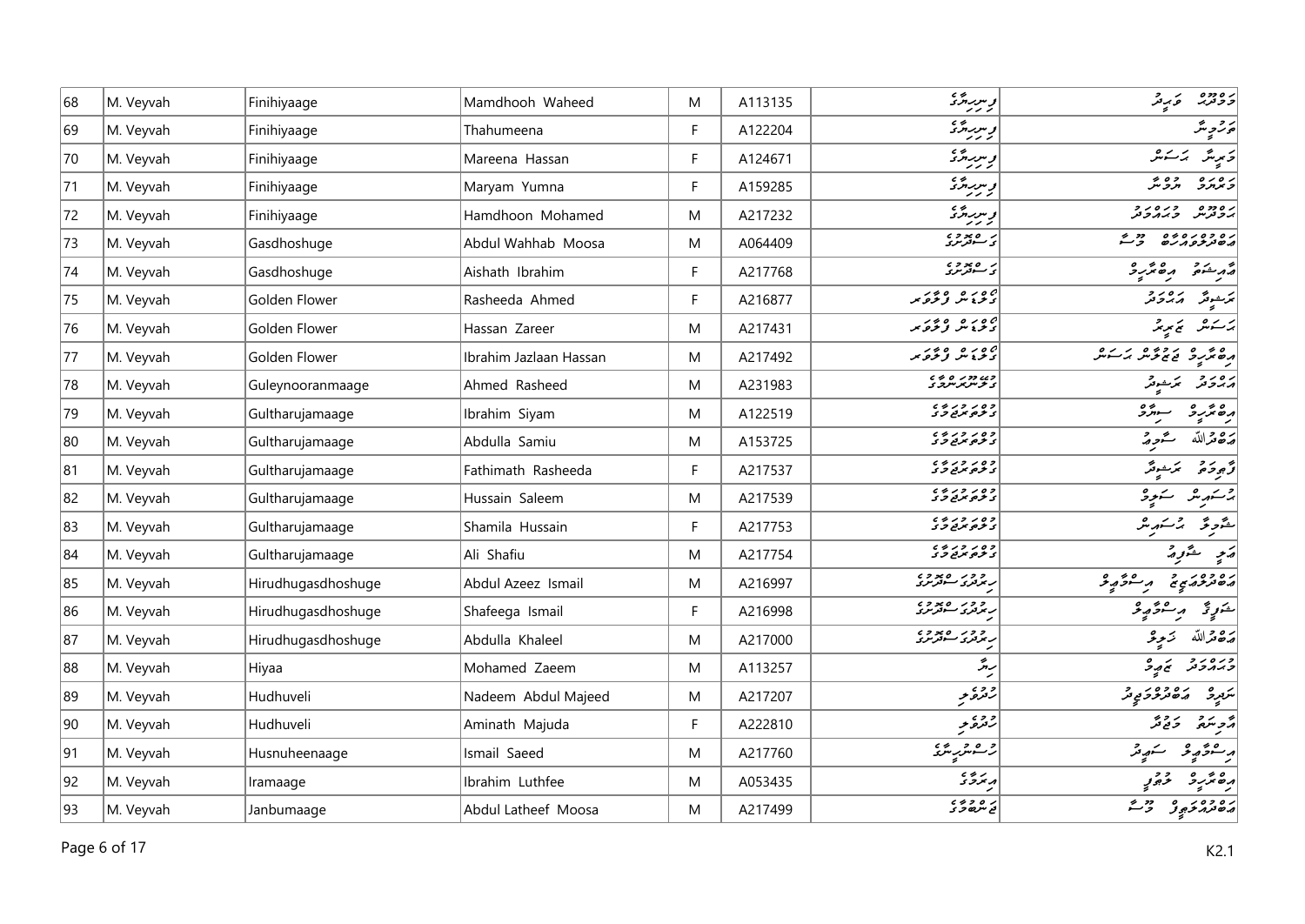| 94  | M. Veyvah | Janbumaage          | Aishath Abdul Latheef | F         | A217500 | پر ۵ ۶ ۶ پ                                         | ה<br>החייים הסמח בית                                  |
|-----|-----------|---------------------|-----------------------|-----------|---------|----------------------------------------------------|-------------------------------------------------------|
| 95  | M. Veyvah | Janbumaage          | Aishath Rizuna        | F.        | A278143 | ر ه د و و ،<br>د سره تر د                          | ۇرمىئو بىر ئىر                                        |
| 96  | M. Veyvah | Kalaavehi           | Ahmed Nashid          | M         | A098882 | لتوعج بر                                           | بر 2 څر د<br>مرکز فر<br>سرٌمشوترٌ                     |
| 97  | M. Veyvah | Kalaavehi           | Siraja Ahmed          | F         | A216885 | ئەقۋىر                                             | سىتقىقى<br>پروژبر                                     |
| 98  | M. Veyvah | Kalaavehi           | Fathimath Enas        | F         | A216913 | ئەقۋىر                                             | قرودة مشت                                             |
| 99  | M. Veyvah | Kaneeru Villa       | Ali Naseer            | M         | A060430 | ئەس <sub>رىتى</sub> رىگە                           | أرمي الكرسومر                                         |
| 100 | M. Veyvah | Kaneeru Villa       | Aishath Sobira        | F         | A097662 | ئەس <sub>رىتى</sub> رىگە                           | ړه شو شوند                                            |
| 101 | M. Veyvah | Kaneeru Villa       | Mohamed Shakir        | M         | A127880 | ئەس <sub>رىتى</sub> رىگە<br>ئە                     | ورەرو شەرو                                            |
| 102 | M. Veyvah | Karankaage          | Gaseema Mohamed       | F         | A154423 | ر ر ه و و ،<br>ما <del>ب</del> ر مرتز <sub>ک</sub> | ائۇسى <i>دۇ</i><br>ئ<br>و ره ر و<br><i>و بر</i> پر تر |
| 103 | M. Veyvah | Kashimaagasdhoshuge | Khadeeja Moosa        | F.        | A217755 | ر سرگر در ۲۵ و د<br>ما مورگر سوفرمور               | زَمِرِةٌ حَ"ــدٌ                                      |
| 104 | M. Veyvah | Kinaaraa            | Abdulla Naeem         | M         | A069371 | ىدىنگە                                             | برە داللە سەر 2                                       |
| 105 | M. Veyvah | Kinaaraa            | Sahula Ahmed          | F         | A123702 | ىرىترىتر                                           | سەرىخە<br>ەر دەر                                      |
| 106 | M. Veyvah | Kinaaraa            | Shiuna Abdulla        | F         | A147558 | ىرىترىتر                                           | خورشر بركوترالله                                      |
| 107 | M. Veyvah | Kinaaraa            | Muneera Ahmed         | F         | A216876 | ىرىترىتر                                           | وسرپر برورو                                           |
| 108 | M. Veyvah | Kinaaraa            | Aishath Hamda         | F         | A217085 | ىدىنگە                                             | أوالمر مشكوم المردانكر                                |
| 109 | M. Veyvah | Kinaaraa            | Yameen Abdulla        | M         | A217090 | ىدىنىگە                                            | م <i>ُرْحٍى مَـ صُ</i> قْراللّه                       |
| 110 | M. Veyvah | Mirusmaage          | Ahmed Shareef         | M         | A132477 | د بر شوی                                           | د ه د د سر د پروژ                                     |
| 111 | M. Veyvah | Moonimaage          | Aminath Nazima        | F         | A155854 | ود سرچ ی<br>څسرچ <sub>ک</sub>                      | أأترسكم<br>سَّرْمُ رَّ                                |
| 112 | M. Veyvah | Moonimaage          | Sauda Gasim           | F         | A217432 | دو په په<br>د سرچ د                                | سەر ئۇسىر ئە                                          |
| 113 | M. Veyvah | Moonimaage          | Shazeem Hassan        | M         | A217433 | اد سرچ ی<br>  سرچ <sub>ک</sub>                     | ىر ئەنگە<br>شەي ۋ                                     |
| 114 | M. Veyvah | Moonimaage          | Mohamed Fazeel        | M         | A217491 | ود سرچ ی<br>څسرچ <sub>ک</sub>                      | ورەرو كېچ                                             |
| 115 | M. Veyvah | Muraka              | Abdul Majeed Yoosuf   | ${\sf M}$ | A023910 | ويرر                                               | קם כם ק"כ"כ פרי<br>המשתיכפת הקליינ                    |
| 116 | M. Veyvah | Muraka              | Fathimath Saeeda      | F         | A217759 | ويرر                                               | ۇ بۇ ئەھمەتگە                                         |
| 117 | M. Veyvah | Muraka              | Aishath Nadha         | F         | A345723 | ويرز                                               | م<br>مەستىم تىگ                                       |
| 118 | M. Veyvah | Naseemee Hiyaa      | Ali Rasheed           | M         | A069368 |                                                    | أرشح المخرجة                                          |
| 119 | M. Veyvah | Naseemee Hiyaa      | Aminath Rishfa        | F         | A217077 | ىئەسىزىرىدۇ.<br>ئىستىقىسى                          | أأدوسكم المتحمد                                       |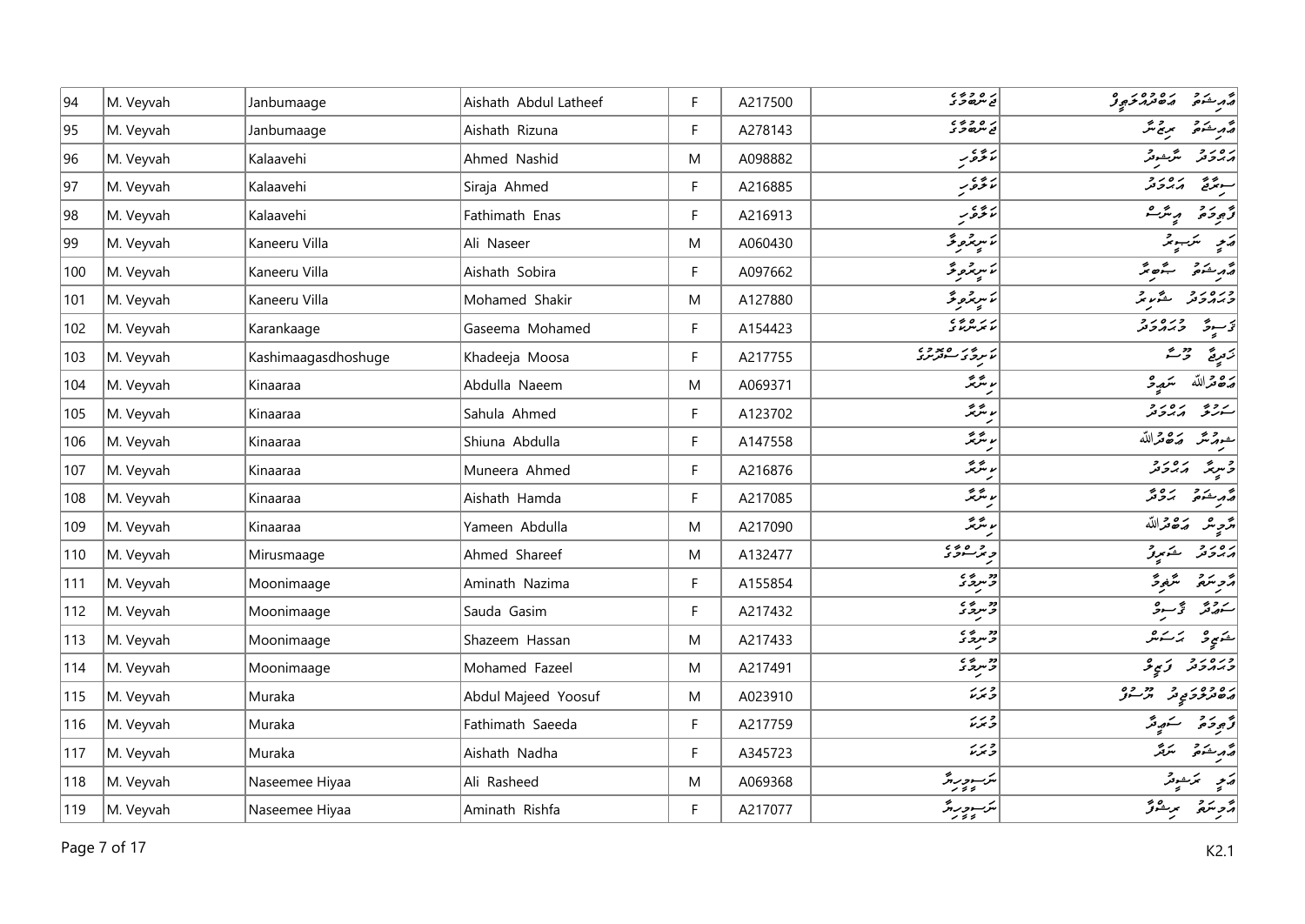| 120 | M. Veyvah | Naseemee Hiyaa  | Ahmed Areef         | M           | A217078 | ىئەسەدىرىد<br>ئىسسىم                               | أرور و بر و                                            |
|-----|-----------|-----------------|---------------------|-------------|---------|----------------------------------------------------|--------------------------------------------------------|
| 121 | M. Veyvah | Naseemee Hiyaa  | Rushdhan Ali        | M           | A217079 | ىئەسەدىرىد<br>ئىس <u>سىقى</u> س                    | ى <sub>رىش</sub> وترى <i>ر</i>                         |
| 122 | M. Veyvah | Naseemee Hiyaa  | Yashfa Ali          | $\mathsf F$ | A217081 | ىئەسىزىرىدىگە<br>ئەسىرىدىن                         | أترجش وتميم                                            |
| 123 | M. Veyvah | Nikagasdhoshuge | Abdul Samad Ali     | M           | A217804 | سربر کر صد و بر<br>سربر ک <del>ے شر</del> سری      | גם כם גגב ביצ                                          |
| 124 | M. Veyvah | Nooran Villa    | Azmeen Mohamed      | M           | A162649 | يز پر سره په تر                                    | و ره ر و<br><i>و پر</i> و تر<br>ره چ چ <sub>ې</sub> تر |
| 125 | M. Veyvah | Nooran Villa    | Ramiza Ahmed        | $\mathsf F$ | A216875 | ەر بە<br>سرىر سرە <sub>ب</sub> ە ئە                | ترویج پروژو                                            |
| 126 | M. Veyvah | Nooran Villa    | Fathimath Saira     | F           | A216908 | يزىر عرمو ځر                                       | ژوځو څړند                                              |
| 127 | M. Veyvah | Nooran Villa    | Mohamed Firag       | M           | A216909 | يز پر سره گر                                       | ورەرد پەر                                              |
| 128 | M. Veyvah | Nooran Villa    | Ibrahim Firag       | M           | A216911 | دد بر ه<br>سربر سره څ                              | وەترىر وترقى                                           |
| 129 | M. Veyvah | Nooran Villa    | Abdul Gafoor Ismail | M           | A216996 | يزبر عرعه قر                                       | גם כם גדב כדי הרייבה.<br>הסתיבה ציב הרייבה.            |
| 130 | M. Veyvah | Nooran Villa    | Reesha Gasim        | F           | A247755 | دد بر ه <sub>رم</sub> و ځه                         | ا پرېنځ ت <del>خ د</del> رمح                           |
| 131 | M. Veyvah | Nooran Villa    | Aishath Zahiyya     | F.          | A273079 | يز پر سره گر                                       |                                                        |
| 132 | M. Veyvah | Penzeemaage     | Ali Naeem           | M           | A022417 | ې مر <sub>مو</sub> ځ ئه                            | ړې شمېره                                               |
| 133 | M. Veyvah | Penzeemaage     | Ishag Naeem         | M           | A053426 | ې مر <sub>مو</sub> په ،<br>د مر <sub>مو</sub> تر د | وحدة متدفح                                             |
| 134 | M. Veyvah | Penzeemaage     | Hafsa Ibrahim       | F           | A076158 | ې ش <sub>مې</sub> و <sup>ي</sup>                   | بروج مرەمجرىرو                                         |
| 135 | M. Veyvah | Penzeemaage     | Shifana Ahmed       | F           | A216921 | ې ش <sub>ېپو</sub> تر د                            | جوگر پره رو                                            |
| 136 | M. Veyvah | Penzeemaage     | Ahushan Naeem       | M           | A216923 | ې ه <sub>رىپ</sub> ئ <sup>ې</sup>                  | كالاستكاش التمهافي                                     |
| 137 | M. Veyvah | Raiybageechaage | Naseem Abdul Samad  | M           | A146420 | پره پر په په<br>  بره په په په د                   | ر ٥ ٥ ٥ ٥ ر ر و<br>پره تر پر سور تر<br>ىئەسەۋ          |
| 138 | M. Veyvah | Raiybageechaage | Madeeha Mohamed     | F           | A218512 | بره د په دي.<br>مرکزه <sub>کو</sub> کړې            | و رە ر د<br>تر پر تر تر<br>  ئەرىبە                    |
| 139 | M. Veyvah | Raiybageechaage | Ismail Nishaal      | M           | A273279 | بره د په دي.<br>مرکزه <sub>کو</sub> کړې            | ر ھۇرپۇ سىھۇ                                           |
| 140 | M. Veyvah | Reef wave       | Zuhuriyya Hussain   | F           | A155103 | ا پروژه ه<br>پروژه ه                               | ככ פי ה ב מית יי                                       |
| 141 | M. Veyvah | Reef wave       | Mohamed Luthfee     | M           | A155104 | ە يەە<br>بىرتى جو ج                                | ورەرو وو                                               |
| 142 | M. Veyvah | Reef wave       | Aiman Mohamed       | M           | A217005 | ە دە دە<br>بىرتى ھ                                 | ההכית בגםכת                                            |
| 143 | M. Veyvah | Reef wave       | Anoof Mohamed       | M           | A217010 | ە يەە<br>بىرتى جو ج                                | و ره ر د<br><i>د ب</i> رگرفر<br>ر دوه<br>د سرو         |
| 144 | M. Veyvah | Roashaneege     | Asad Jaleel         | M           | A217379 | لتحريضه يدعج                                       | أراق ويمني في المحمد في المحمد المراجع                 |
| 145 | M. Veyvah | Roashaneege     | Nazaahath Jaleel    | F           | A217382 | ترڪسري<br>ترڪس                                     | يرور و و د                                             |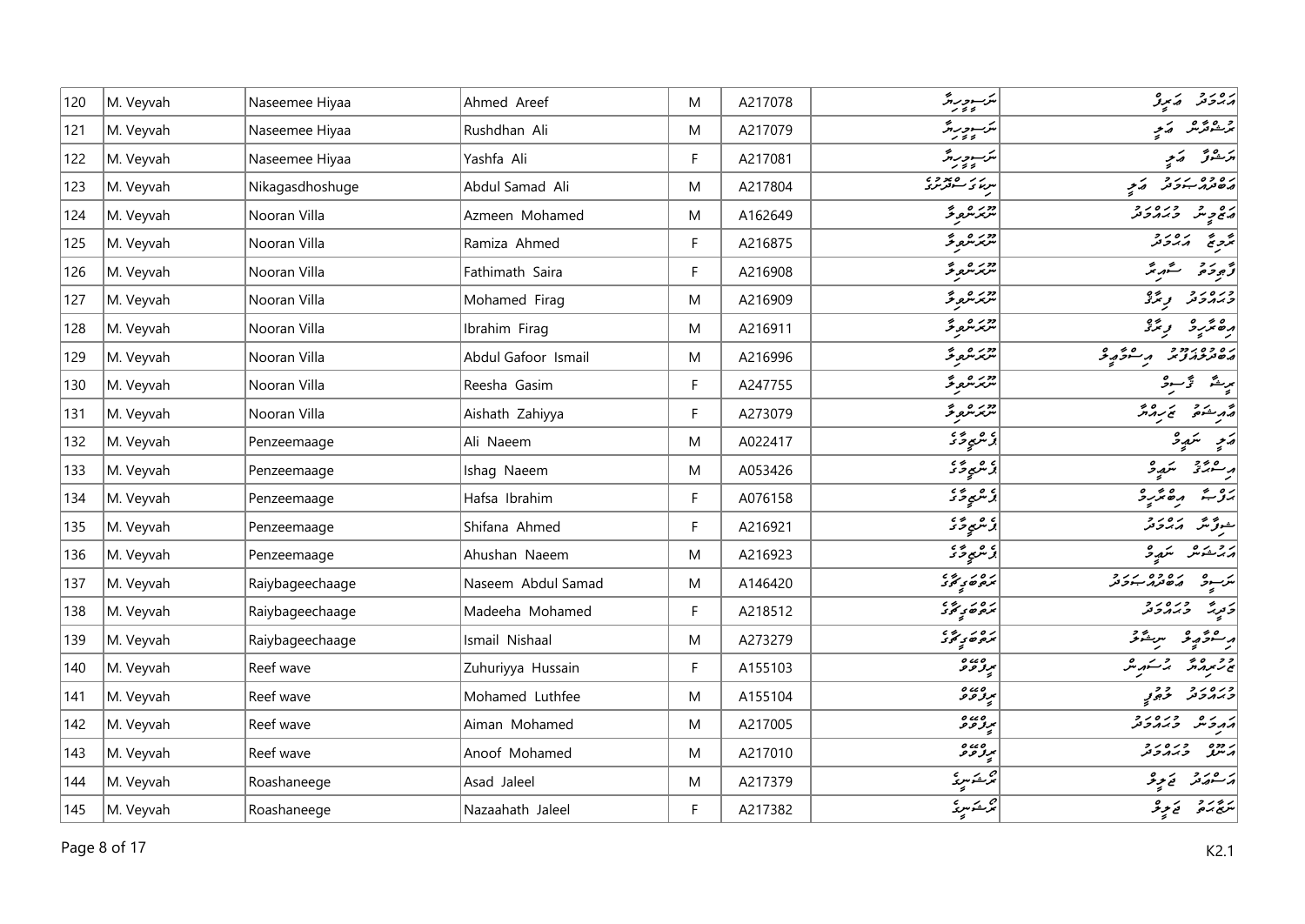| 146 | M. Veyvah | Roashaneege   | Afhath Jaleel            | M  | A217383 | ئۇيغۇمىيە ئە                                                                                                      | بر و بر د<br>مرکز بر می<br>تح وٍ وَ                    |
|-----|-----------|---------------|--------------------------|----|---------|-------------------------------------------------------------------------------------------------------------------|--------------------------------------------------------|
| 147 | M. Veyvah | Sea Dream     | Hawwa Zahra              | F  | A000721 | ب ه<br>په عمره<br>په                                                                                              | رەپچ<br>ىئەشرىقى                                       |
| 148 | M. Veyvah | Sea Dream     | Nashida Ali              | F  | A217046 | بەء بىرد                                                                                                          | ش د کرد.<br>سرمورد کرد                                 |
| 149 | M. Veyvah | Sea Dream     | Aminath Nuzuhath         | F  | A217052 | ے ہ <sup>ی برد</sup> د                                                                                            | وتحريبهم<br>پر پر پر پر<br>سرچ رکھی                    |
| 150 | M. Veyvah | Sea Dream     | Mohamed Nazeeh           | M  | A217054 | $\begin{array}{c} \circ \\ \circ \circ \\ \circ \end{array} \begin{array}{c} \circ \\ \circ \\ \circ \end{array}$ | ورەر دىرى                                              |
| 151 | M. Veyvah | Sea Dream     | Nafiz Abdul Shakoor      | M  | A217075 | بەء بىرد                                                                                                          | شرح ده وه دود و<br>سرد شهره شور سر                     |
| 152 | M. Veyvah | Sea Dream     | Abdul Shakoor Yoosuf     | M  | A217088 | ے ہ <sup>ی برد</sup> د                                                                                            | ره وه رود و وه وه<br>هاده تره شونو بر افزار            |
| 153 | M. Veyvah | Sea Dream     | Aishath Shaaha           | F  | A252761 | سوء <b>ې</b> پر د<br>په                                                                                           | وكرم شكوم المشركر                                      |
| 154 | M. Veyvah | Sea Dream     | Ahmed Nail               | M  | A261375 | بەء بىرد                                                                                                          | أرەر ئەربى                                             |
| 155 | M. Veyvah | Senaa         | Abdul Hannan             | M  | A119809 | ئەيتر                                                                                                             | ره وه ره مرو<br>پره تروبر سرس                          |
| 156 | M. Veyvah | Senaa         | Aishath Abdul Hannan     | F  | A217053 | سەمىر                                                                                                             | ر ٥ ر ٥ ر ٥ ر و م<br>پره ترموبر سرس<br>پە<br>مەم شىخ ھ |
| 157 | M. Veyvah | Senaa         | Nabeeh Abdul Hannaanu    | M  | A276337 | ئەيتر                                                                                                             | سرچە<br>ر ه د وه ر ه رو د                              |
| 158 | M. Veyvah | Shaazu        | Ibrahim Zuhair           | M  | A025158 | سترمج                                                                                                             | ە ھەترىرى<br>م<br>ىچ ئەمرىتىر                          |
| 159 | M. Veyvah | Shaazu        | Aishath Shanee           | F  | A217270 | شەم                                                                                                               | و مر به در د<br>مر                                     |
| 160 | M. Veyvah | Shaazu        | Hammadh Ibrahim          | M  | A217427 | شەم                                                                                                               | ر ۱۳۵۵ و.<br>تر سرگ <sup>و</sup> تر<br>مەھمەرچ         |
| 161 | M. Veyvah | Shaazu        | Hammaz Ibrahim           | M  | A217428 | شەم                                                                                                               | ە ھەترىر <sup>ە</sup><br>ر ۱۵۵ و<br>رسرچ مح            |
| 162 | M. Veyvah | Shaazu        | Hanaan Ibrahim           | F. | A217429 | شَدَّج                                                                                                            | رە ئرىر<br>برىتزىتر                                    |
| 163 | M. Veyvah | Shaazu        | Haleemath Shaira         | F  | A220622 | شەم                                                                                                               | شگەر تر<br>  پر پوځ و                                  |
| 164 | M. Veyvah | Shaazu        | Mariyam Raufa            | F  | A247643 | ے جم                                                                                                              | رەرە روپە                                              |
| 165 | M. Veyvah | Sosun Villa   | Mohamed Musthafa Hussain | M  | A092563 | <u>شر ئەشرە</u> ئ <sup>ۇ</sup>                                                                                    | ورەرو وەرە ويەر                                        |
| 166 | M. Veyvah | Sosun Villa   | Faiza Moosa              | F  | A218575 | <u>مەسە ئەر</u>                                                                                                   | دين مشر<br>اقرمر پخ                                    |
| 167 | M. Veyvah | Sosun Villa   | Shifaza Ibrahim          | F. | A218577 | ح ئەسەھ <sub>ى</sub> ئە                                                                                           | احدقجج<br>ەرھەترىر <sup>9</sup>                        |
| 168 | M. Veyvah | Vagutheehiyaa | Khalid Aboobakuru        | M  | A096862 | ئۈتجە بېرىتىر                                                                                                     | נחינים<br>גם סיטיב<br>تزمرتر                           |
| 169 | M. Veyvah | Vagutheehiyaa | Dhunya Khalid            | F  | A218538 | ئۈتۈمچە سەپىر<br>                                                                                                 | و ه پر<br>ترس<br>رَّحْرِ قُرْ                          |
| 170 | M. Veyvah | Vagutheehiyaa | Yumna Khalidh            | F  | A218539 | ئۈتۈمچە سەپىر<br>                                                                                                 | وه پر رگرونر                                           |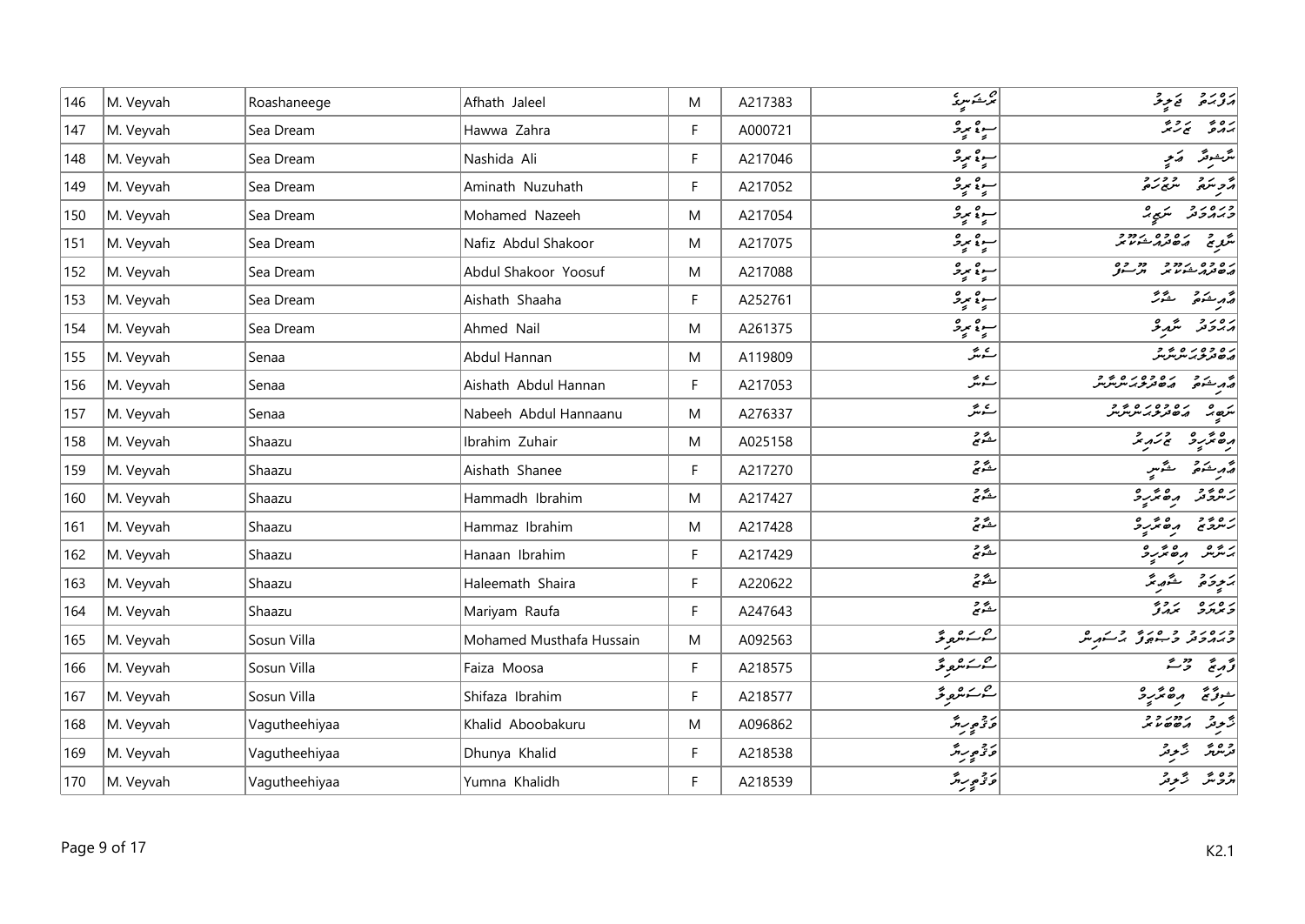| Male' |                |                       |                         |   |         |                                |                          |
|-------|----------------|-----------------------|-------------------------|---|---------|--------------------------------|--------------------------|
| 171   | Male'          | Dhaftharu. No 5295    | Ahmed Saavee            | M | A131083 | موروبہ سرگرمنے مگر 5295        | پر و و                   |
| 172   | Male'          | Dhaftharu. No RS 3990 | Hassan Waheed           | M | A034212 | ئۇرۇپمى: سەبىھ ئىم ئىرسىز 3990 | پرَسَمَسُ کَهَ پِرْ قُرْ |
| 173   | Male'          | IG. Seveenaa          | Lha Thuththu            | M | A153874 | <sub>ی</sub> . سکوپنگر         | پر و ه و<br>  نده و ه    |
| 174   | Male'          | H. Blue Loon          | Siruma Hassan           |   | A079775 | ه دودوه<br>ر۰ گامومتر          | سەپرى<br>برَسەمىر        |
| 175   | Male'          | H. Blue Loon          | Khaashiyaa Binth Hassan |   | A323670 | 0 2222 0<br>ر . ھۆتۈش          | گزشەرگە ھەسمى كەككەش     |
|       | S. Hithadhoo   |                       |                         |   |         |                                |                          |
| 176   | l S. Hithadhoo | Laalu Baaghu          | Ahmed Areef             | M | A309059 | تروژة                          | أرەر ئەيرى               |
|       | V. Rakeedhoo   |                       |                         |   |         |                                |                          |
| 177   | IV. Rakeedhoo  | Aabaadhuasseyri       | Niuma Ahmed             |   | A126923 | ۶۶۶۶۶ می<br>مەمىرى مەسىر       | سرونځ<br>پرور و          |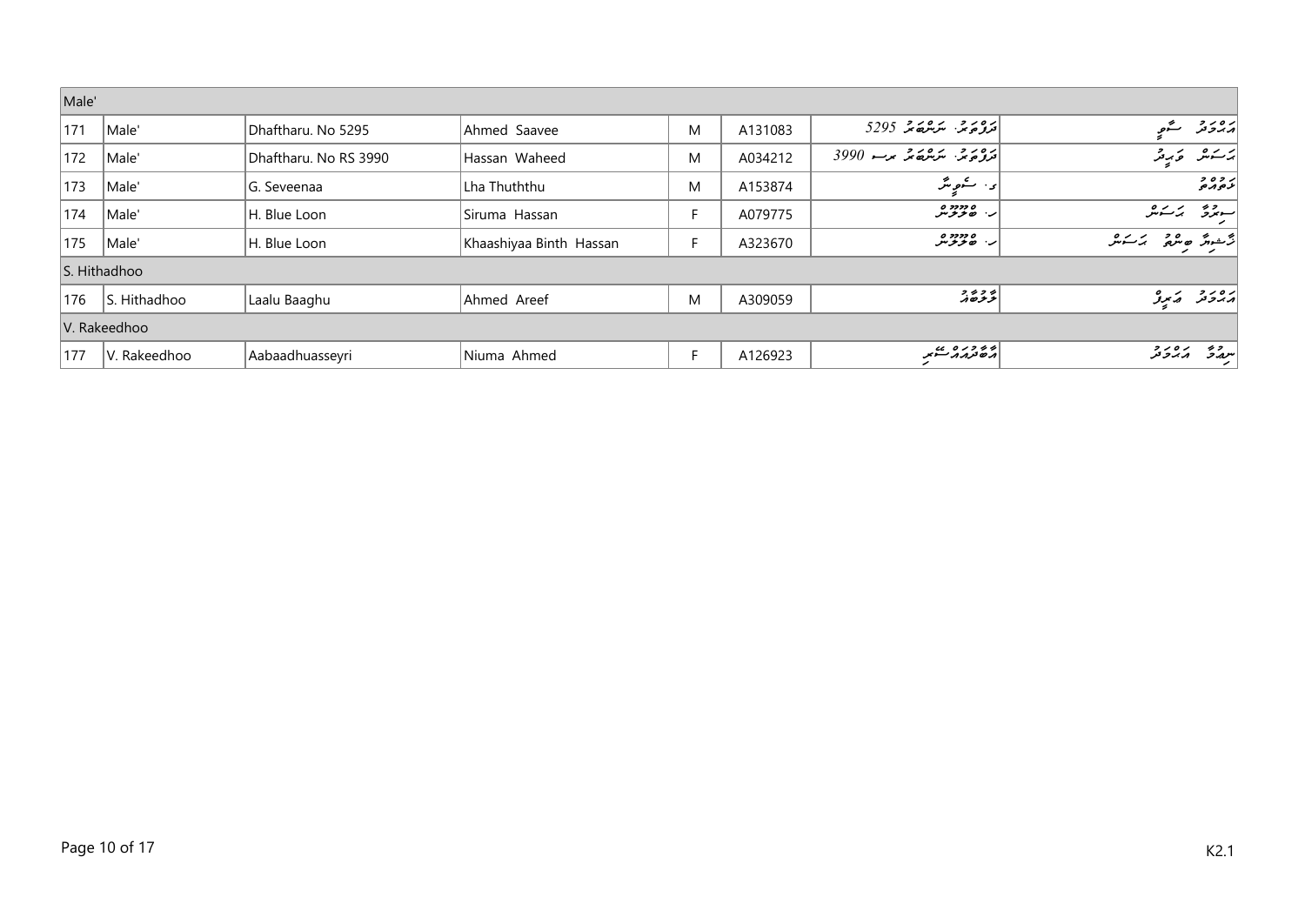## *w7qAn8m? sCw7mRo>u; wEw7mRw;sBo<*

| ' مرمر | 'يئرىثر: |
|--------|----------|
|        |          |
|        |          |
|        |          |

## *w7q9r@w7m> sCw7qHtFoFw7s; mAm=q7 w7qHtFoFw7s;*

| ىر تە | $\mathcal{O} \times$<br>$\sim$ | $\sim$<br>. . | لترنثر |
|-------|--------------------------------|---------------|--------|
|       |                                |               |        |
|       |                                |               |        |
|       |                                |               |        |

| $\frac{2}{n}$ | $\overline{\phantom{a}}$ | اير هنه. | $\mathcal{O} \times$<br>سرسر |
|---------------|--------------------------|----------|------------------------------|
|               |                          |          |                              |
|               |                          |          |                              |
|               |                          |          |                              |

| ىرتىر: | 。<br>سر سر | .,<br>مرسر |
|--------|------------|------------|
|        |            |            |
|        |            |            |
|        |            |            |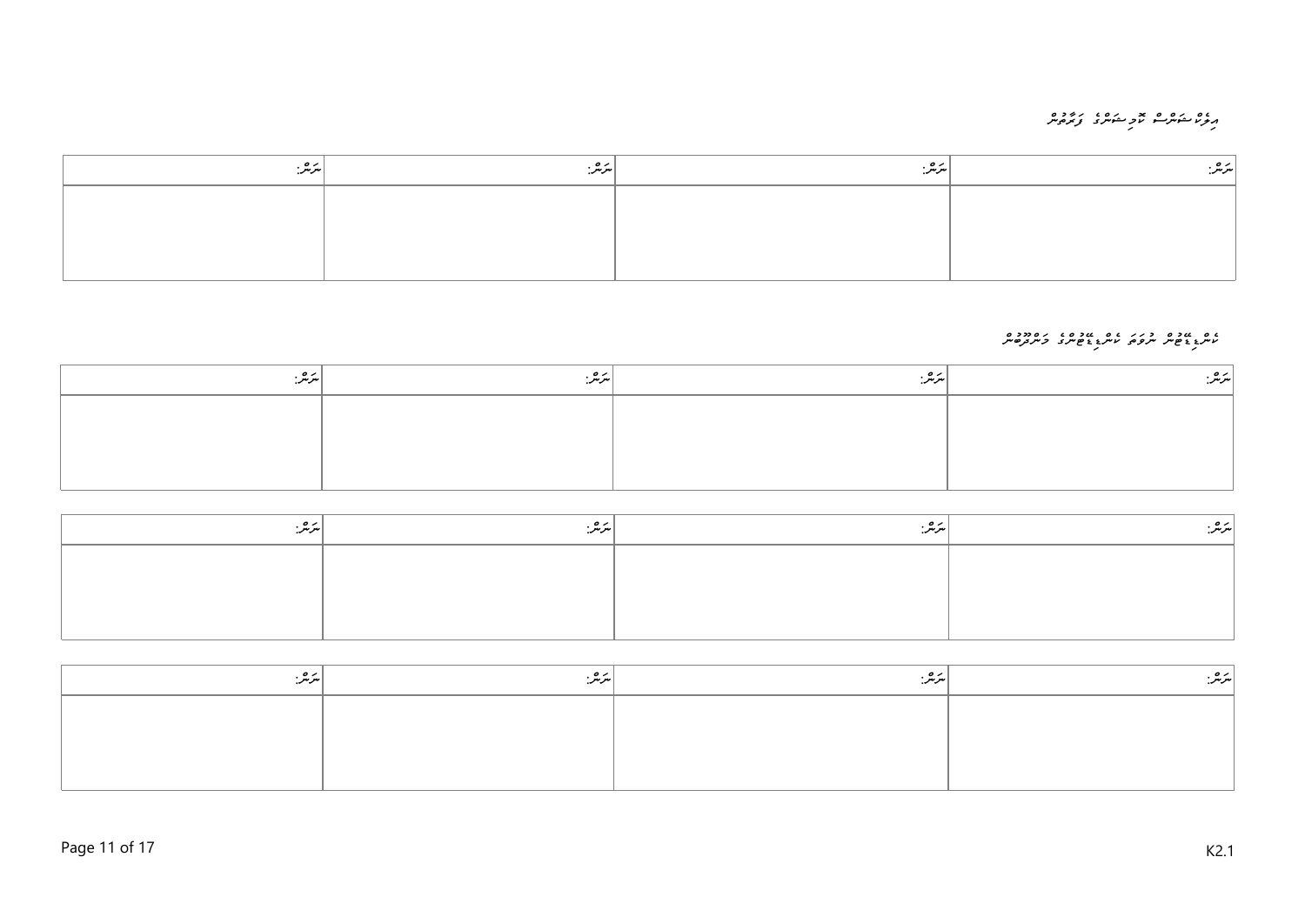| يره. | ο. | ا ير ه |  |
|------|----|--------|--|
|      |    |        |  |
|      |    |        |  |
|      |    |        |  |

| <sup>.</sup> سرسر. |  |
|--------------------|--|
|                    |  |
|                    |  |
|                    |  |

| ىئرىتر. | $\sim$ | ا بر هه. | لىرىش |
|---------|--------|----------|-------|
|         |        |          |       |
|         |        |          |       |
|         |        |          |       |

| 。<br>مرس. | $\overline{\phantom{a}}$<br>مر مىر | يتريثر |
|-----------|------------------------------------|--------|
|           |                                    |        |
|           |                                    |        |
|           |                                    |        |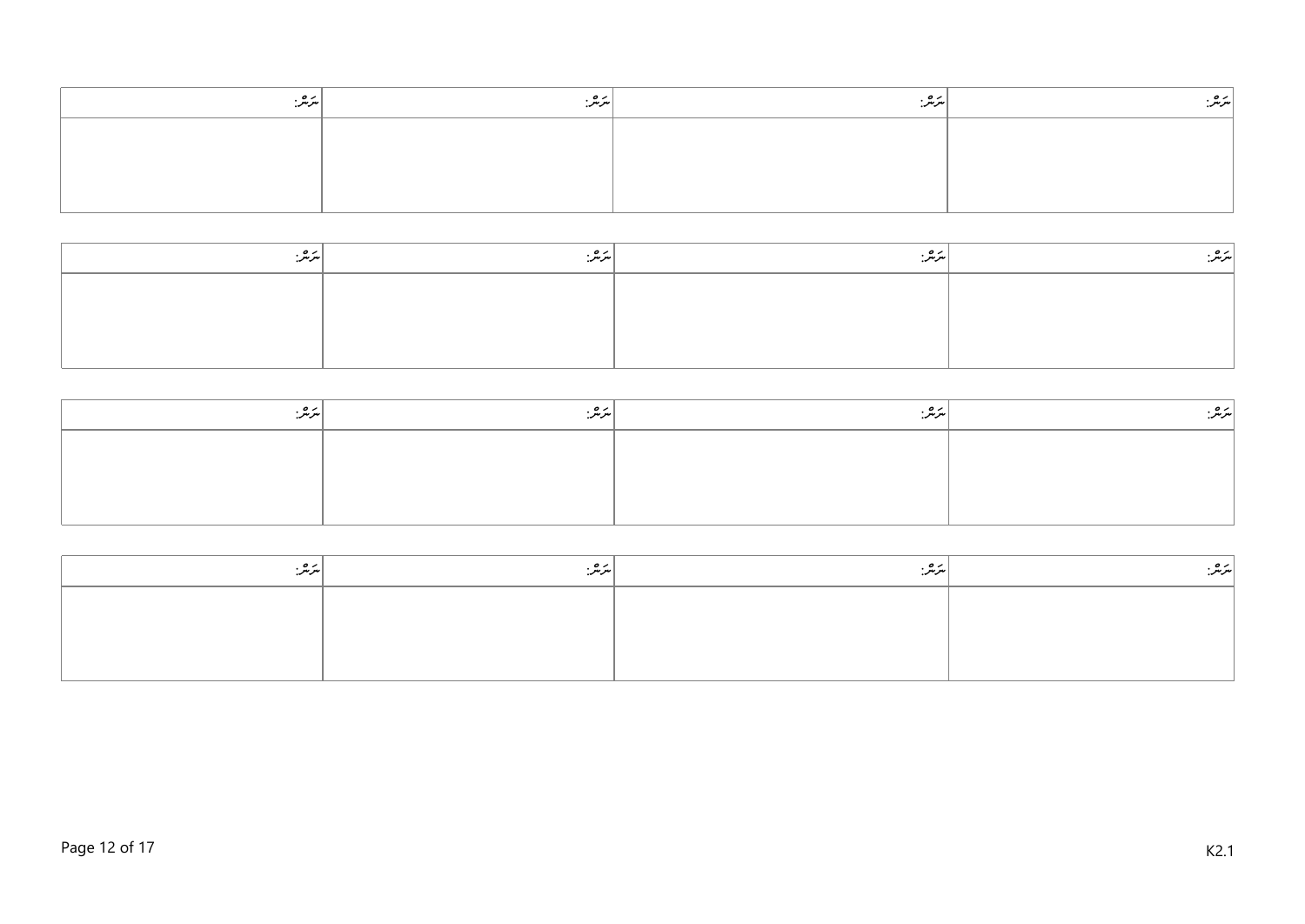| ير هو . | $\overline{\phantom{a}}$ | يرمر | اير هنه. |
|---------|--------------------------|------|----------|
|         |                          |      |          |
|         |                          |      |          |
|         |                          |      |          |

| ىر تىر: | $\circ$ $\sim$<br>" سرسر . | يترمير | o . |
|---------|----------------------------|--------|-----|
|         |                            |        |     |
|         |                            |        |     |
|         |                            |        |     |

| الترنثر: | ' مرتكز: | الترنثر: | .,<br>سرسر. |
|----------|----------|----------|-------------|
|          |          |          |             |
|          |          |          |             |
|          |          |          |             |

|  | . ه |
|--|-----|
|  |     |
|  |     |
|  |     |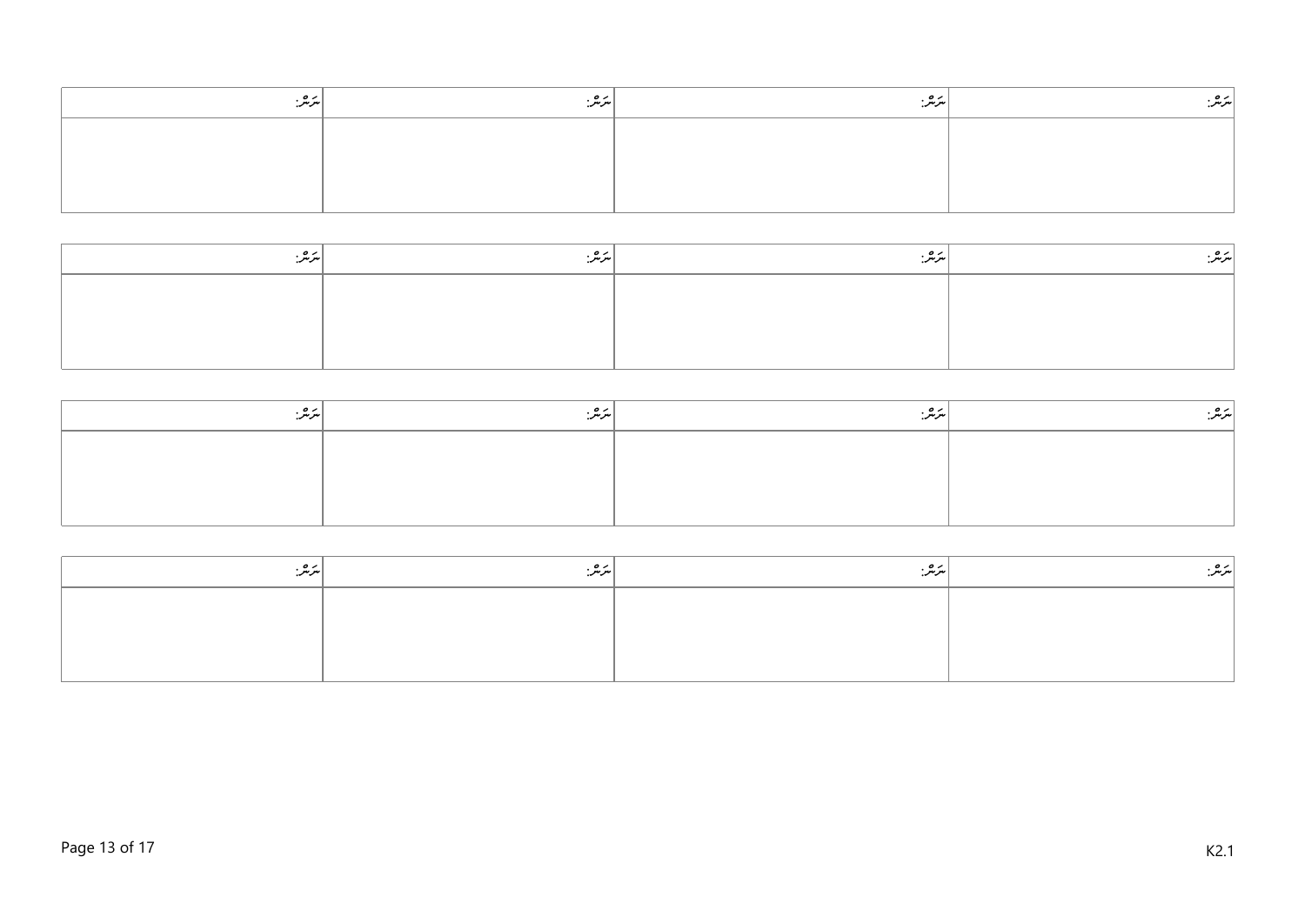| ير هو . | $\overline{\phantom{a}}$ | يرمر | اير هنه. |
|---------|--------------------------|------|----------|
|         |                          |      |          |
|         |                          |      |          |
|         |                          |      |          |

| ئىرتىر: | $\sim$<br>ا سرسر . | يئرمثر | o . |
|---------|--------------------|--------|-----|
|         |                    |        |     |
|         |                    |        |     |
|         |                    |        |     |

| الترنثر: | ' مرتكز: | الترنثر: | .,<br>سرسر. |
|----------|----------|----------|-------------|
|          |          |          |             |
|          |          |          |             |
|          |          |          |             |

|  | . ه |
|--|-----|
|  |     |
|  |     |
|  |     |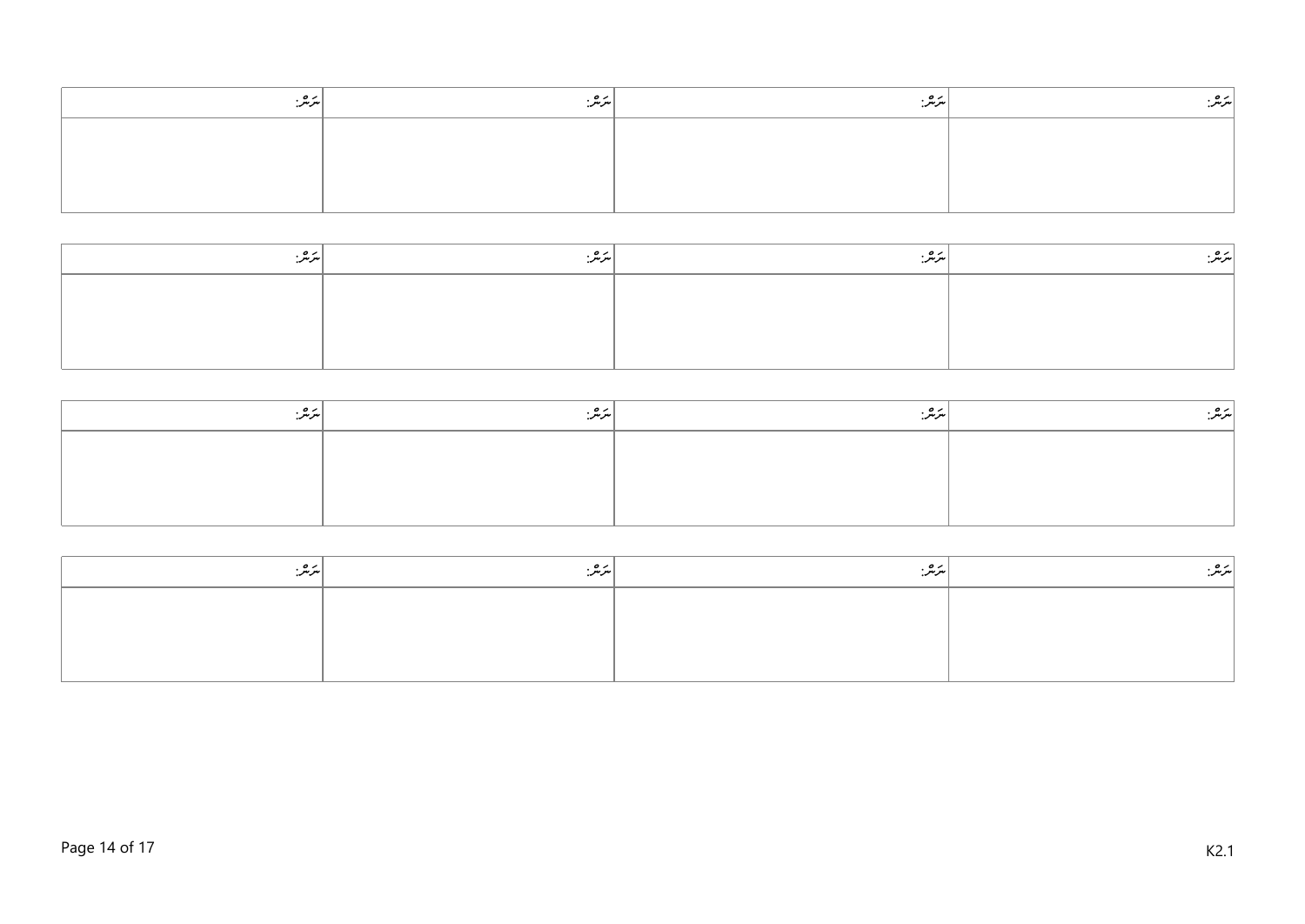| $\cdot$ | ο. | $\frac{\circ}{\cdot}$ | $\sim$<br>سرسر |
|---------|----|-----------------------|----------------|
|         |    |                       |                |
|         |    |                       |                |
|         |    |                       |                |

| يريثن | ' سرسر . |  |
|-------|----------|--|
|       |          |  |
|       |          |  |
|       |          |  |

| بر ه | 。 | $\overline{\phantom{0}}$<br>َ سومس. |  |
|------|---|-------------------------------------|--|
|      |   |                                     |  |
|      |   |                                     |  |
|      |   |                                     |  |

| 。<br>. س | ىرىىر |  |
|----------|-------|--|
|          |       |  |
|          |       |  |
|          |       |  |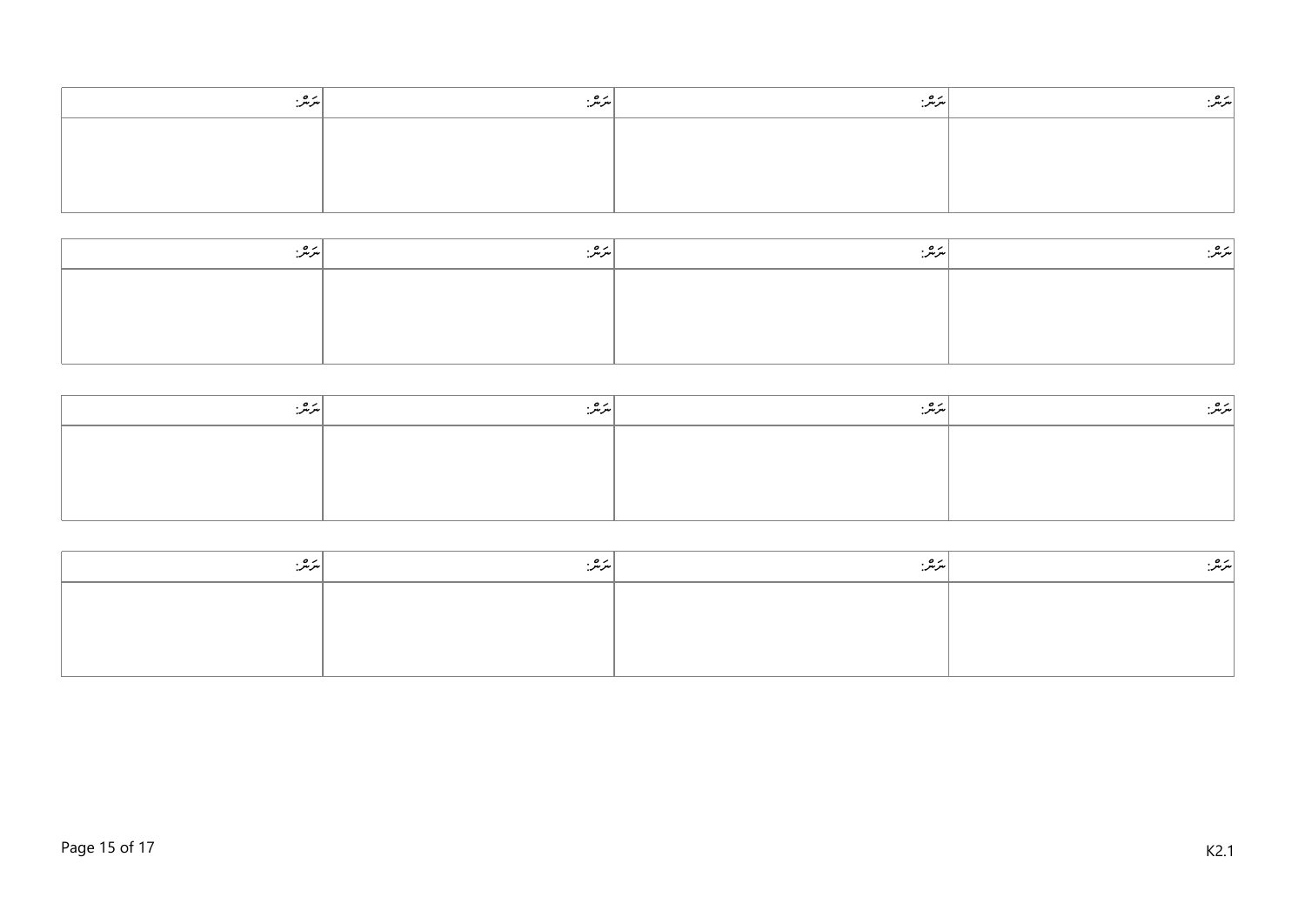| ير هو . | $\overline{\phantom{a}}$ | يرمر | اير هنه. |
|---------|--------------------------|------|----------|
|         |                          |      |          |
|         |                          |      |          |
|         |                          |      |          |

| ىر تىر: | $\circ$ $\sim$<br>" سرسر . | يترمير | o . |
|---------|----------------------------|--------|-----|
|         |                            |        |     |
|         |                            |        |     |
|         |                            |        |     |

| الترنثر: | ' مرتكز: | الترنثر: | .,<br>سرس. |
|----------|----------|----------|------------|
|          |          |          |            |
|          |          |          |            |
|          |          |          |            |

|  | . ه |
|--|-----|
|  |     |
|  |     |
|  |     |